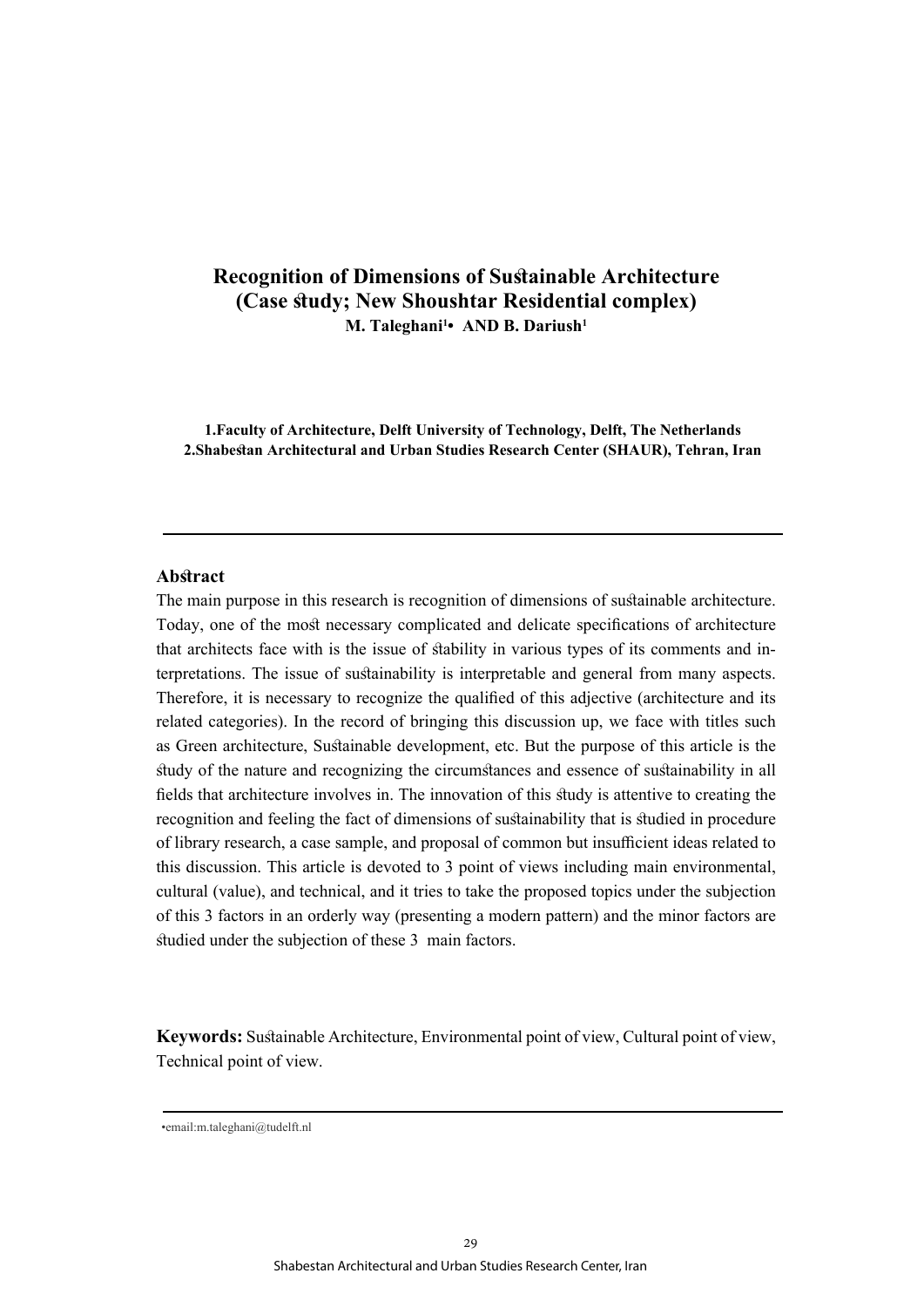## **Introduction**

Sustainability is the most necessary, complicated, and delicate program that today architectures face with. The verb" sustain" has been used since 1290 in English and is rooted in Latin words "sub" and "tener" meaning "maintain" or "keep"(Soflaee, 62,1383). In Oxford dictionary, the background of this word belongs to 1400 years ago. Also in Persian, sustainability is the synonym of "to be resistant, resistance, stability, etc" (Dehkhoda 4707, 1373). The topic of sustainability has been proposed in architecture for less than half a century, and it is generally used as one of the modern specifications of architectural works. In our country, this qualification and specification is used for conventional buildings which are usable yet, and we witness the permanence of life in them. Therefore, this research intends to study the nature of sustainability and essence of its existential circumstances. The innovation of this study is attentive to creation of recognition and feeling the reality of sustainability dimensions that studies a case sample which is tried consciously or unconsciously to be according to sustainability circumstances. Since 1966, sustainability has been presented in field of protection of environment and preservation of nonrenewable resources. Now, with the development of science, the excitement of protection of preservation of subterranean resources by pure and renewable resources has subsided, and the modern topic proposed and more considered in this article is sustainability, value, and culture.

Whereas, it is possible to search the most fluent and simple components of sustainability in housing, case sample and residential specimens are also used for better presentation.

#### **Research Background**

In the subject of sustainability that we will devote ourselves to it, we can consider that environmental point of view has the record since 1966, when the Apollo spacecraft sent the first pictures of the earth from the space. These pictures proposed two different points of view in proportion to universal life system besides. First, the living universe is a little and vulnerable phenomenon. Second, the living universe is manageable and programmable. Since then, thinkers and environmentalists found out vulnerability of the environment and habitat of the earth and the issue of protection of life, non-renewable resources, etc was proposed formally. Technical point of view also possesses almost the same background because of its topic relation to the issue of environment. But valuecultural point of view possesses a specific innovation in proportion to the 2 previous points of view that has been studied in bits and pieces and under the subjection of concepts such as sustainable values, praiseworthy traditions of architecture, contextual architecture5, etc. But this article tries to consider the above issues from viewpoint of sustainability.

## **Research Procedure**

In this research, the viewpoints related to the domain of architecture are studied through library research procedure, and among the viewpoints, the writer is inclined to the 3 major viewpoints and other minor factors are studied under subjection of these 3 major factors. At the end, to response more objectively to the nature of existential circumstances of sustainability in architecture, a sample suitable for the research (New Shoushtar) was studied and along the study it was tried to indicate that how the existence or lack of any of the 3 presented viewpoints guaranties the sustainability and survival (or non-existence of that) in architectural work.

Incidentally, it has been consciously avoided to discuss about instances such as Statement 216 of Riodojaniro and Tokyo Conference in field of global warming to devote the study more explicitly to the final pattern of sustainability and to avoid side issues. **Environmental Point of View**

It is possible to consider the concept of environmental sustainability as the result ofa logical awareness of universal environmental issues (Bahreini & Maknoun 1380). The most important topic presented in this viewpoint is ecological design or respect to the eco. In this kind of treatment, designer must consider the nature as a dynamic system and the manufactured environment dependant to that. The basis of ecologi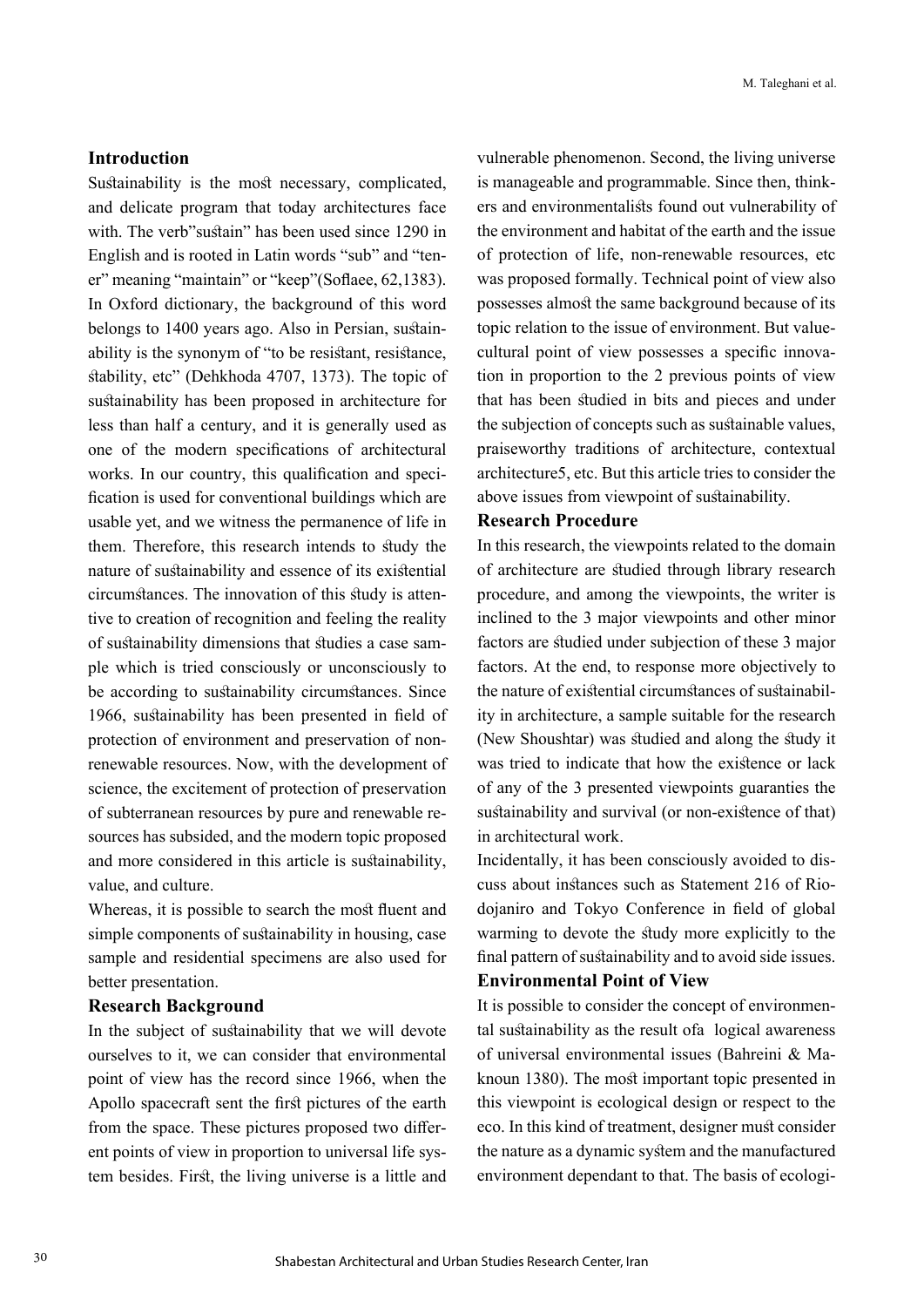cal design is the perception of the relationship between live and dead parts of nature. In this field we must evaluate some indices such as if we want to build, where we build, what we build, and how we build, because since the beginning to the end of the process, we interfere in nature, the ground of construction. We cut the trees; extract stone from mine and even in case of inappropriate design, we cause the production of greenhouse gases while using the construction Therefore it seems that the verb construct is an action contrary to nature. At the present time, some efforts have been done to construct buildings that are self-sufficient in energy, so that they won't damage the environment while being used after the construction process. Practically, ecological design is consider as the human's optimum interference with nature. A research in Europe shows that "50 percent of energy is used for construction and another 25 percent is used for transportation results from civic design". (Hosseinmardi. 111, 1383) In this category, the function of architecture is greatly important as a responsible profession. In natural point of view, sustainability of architecture is based on the combination of building with nature, not overcoming with nature. It means the exploitation of nature and simultaneously protecting it from damaging it. Design accompanied by nature cause attention to major natural factors that we should use them and be conscious of the method of using them. The factors that are related to the affair of construction and ground are usually the glow of sun, the prevailing winds of region, trees and the shade of them, the substance of the ground, the amount of weakness of the soil during rainfall. Now we explain a sample of working with nature and its relation with sustainability: when we plan a stratagem to enjoy shadow in summer and light in winter for a house, using a grapevine (or any autumnal tree) is more profitable than mechanical stratagems. When house is a suitable place for the growth of grapevine, and the grapevine creates shadow in summer and cause the light rays pass through the house, both of the factors will act for their profit and simultaneously help each other in a peaceful co-

existence, and now we say that they have achieved sustainability.



Picture1:The process of warming of the earth. Source: Edwards,1999,44



Picture 2: Achievement of sustainability of the construction and the ivies on the façade in a peaceful coexistence. Source: Edwards, 1999, vii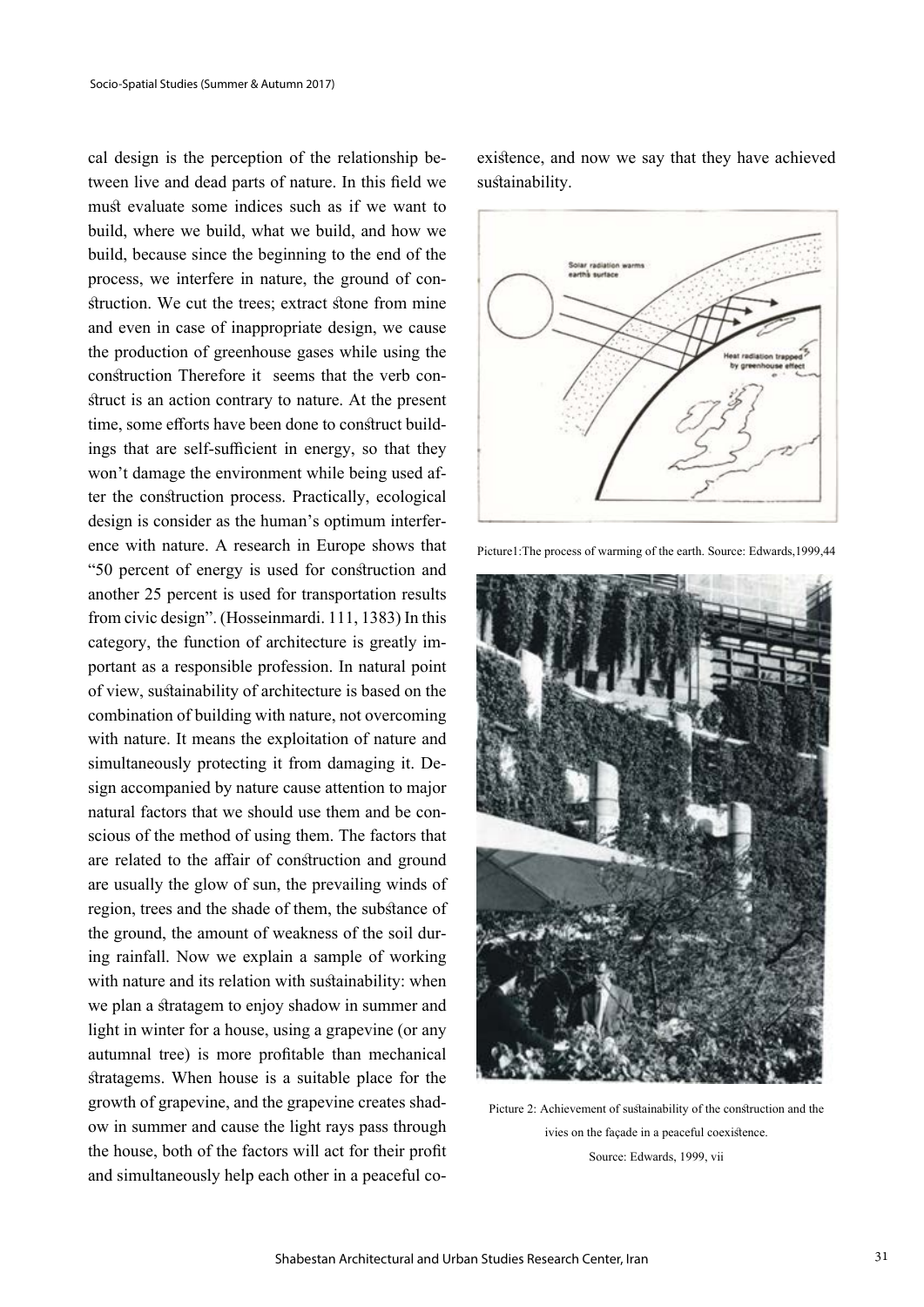. Et.al (Wlliamson, 2003, 15). Picture (1) is shown the process of warming of the earth and picture (2) is shown achievement of sustainability of the construction and the ivies on the façade in a peaceful coexistence.

We achieve a self-reliance of public service system (In which water, electricity, etc is provided for all buildings by the municipality) with the use of stratagems such as rain water supply, the use of prevailing wind and sunlight to provide energy for building. This issue will cause waste of energy be minimized. The importance of this issue is clarified when we know that in our country fossil energy and subterranean resources are used to produce electricity. This process is as follow:

First, gas and coal convert to thermal energy, then to mechanical energy, and finally to electrical energy. Every stage of energy conversion, a lot of energy will be wasted that during the process of producing electrical energy of fossil energy we unfortunately perceive that 60 percent of the primary energy is wasted as heat during the conversions. Picture (3) show that environmental pollution primarily and the most affects the environment of the generator.



Picture 3: Environmental pollution primarily and the most affects the

environment of the generator.

Resource: Edwards, 1999, 54

Eventually, the nature has reserved its special rules and order for millions of years and construction will guarantee its sustainability as much as it is combined with its ground. picture (4) is shown the expected inputs and outputs of contemporary modern architecture with combined with ideal sustainable architecture. Eventually in the environmental category the designer should consider the stratagems that a region



Picture4: The expected inputs and outputs of contemporary modern architecture

with combined with ideal sustainable architecture Source: author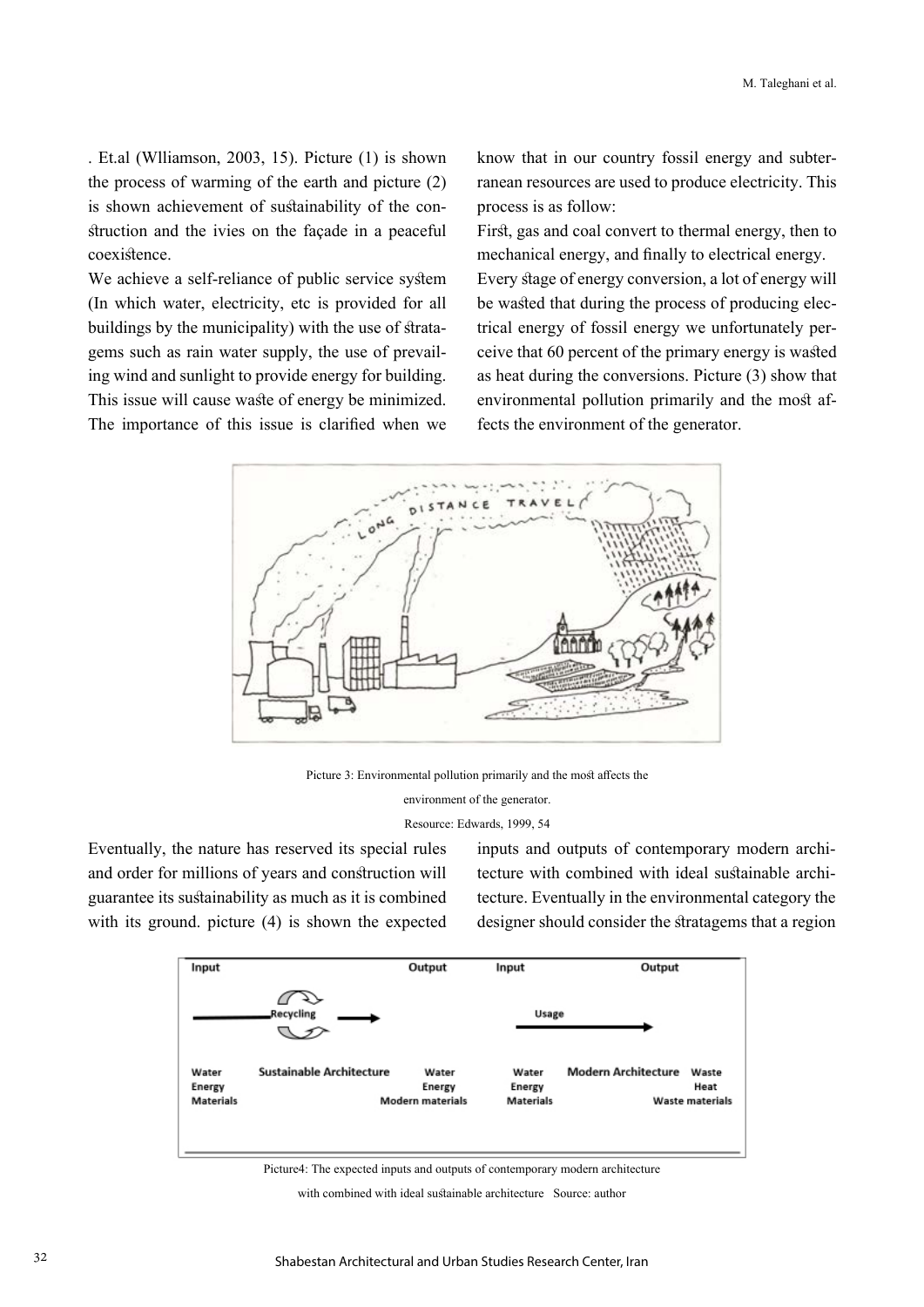provide to the best life conditions while considering the items such as heed to the characteristics of ground and the more important items, so that his architecture will carry less use of non-renewable sources. picture (5) is shown summation of factors affecting on environmental sustainability.

## **Cultural point of view**



Picture5: Summation of factors affecting on environmental sustainability, Source: author

#### **Identity**

Identity means the individuality, existence, and whatever identifies a person like personality or quality expresses the characteristics of any person or event. Personality or quality of anything can be evaluated with some good or bad criteria.

Calling people or phenomena unidentifiable, lacking personal integrity, or lacking quality is a current mistake that are used instead of calling them poorly identified, personalized, qualified. Identity is a necessarily dependant characteristic of anything.

But identity is evaluated in various intellectual systems differently. In a society with sustainable value standards such as traditional- scholastic society certain tests and in a society with unsustainable value standards such a modern-social society uncertain test evaluate identity. Sadrolmotalehin believe that the identity of anything is expressed by its special way of existence. He says: "the identity of anything is expressed by its special way of existence; human possesses a united identity that is conducted by some codes. Human beings have some characteristics that human beings are distinct of each other by them

and their solidarity of personality is with them during their life and it is identity". (Sajadi, 131, 1363) Therefore, any person, work, or construction has identity.

Belonging or not belonging to a total and sustainable identity is a factor that reveals a work as identifiable on unidentifiable. In this viewpoint, an identifiable work is a work that its identity is in direction of total identity, like a historical construction in a historical context. This identity along with its implied vales that are the major factors of its stability has been in fact a great academy for architects. It is an academy that originates from ancient history (Talaee, 413- 417, 1376). An unidentifiable work is a work that is in antagonism toward total identity, like a modern construction in a historical context. An architectural work can crystallize a total identity (religious, Country, racial) or only its designer's personality and identity, independent of social norms.

## **Genius Loci9**

If we take into consideration the concept of sustainability as being stable, we have to know the land and its peoples' culture. Sustainability in this perspective means the reservation and maintenance of the culture of the neighborhood and context which a building is constructed in for its people, considering the limitations and opportunities that the culture demands. Sustainability of a building is achieved by sustainability of soul and genius loci. One of the indices of this perspective is the peoples' life and relationship with their buildings and their expectation of the buildings that is only responsible in that land and culture. Sense of locality means the individuals' subjective interpretation of environment and their more or less conscious feelings of their environment that places the individual in an inner relationship with the environment in a way that the individual's interpretation and feeling connects and integrates with semantic field of environment. This feeling is a factor that converts an area to a place with special sensory and behavioral characteristics for special individuals. Sense of locality supports the peoples' desired cultural concepts, social and cultural relationships of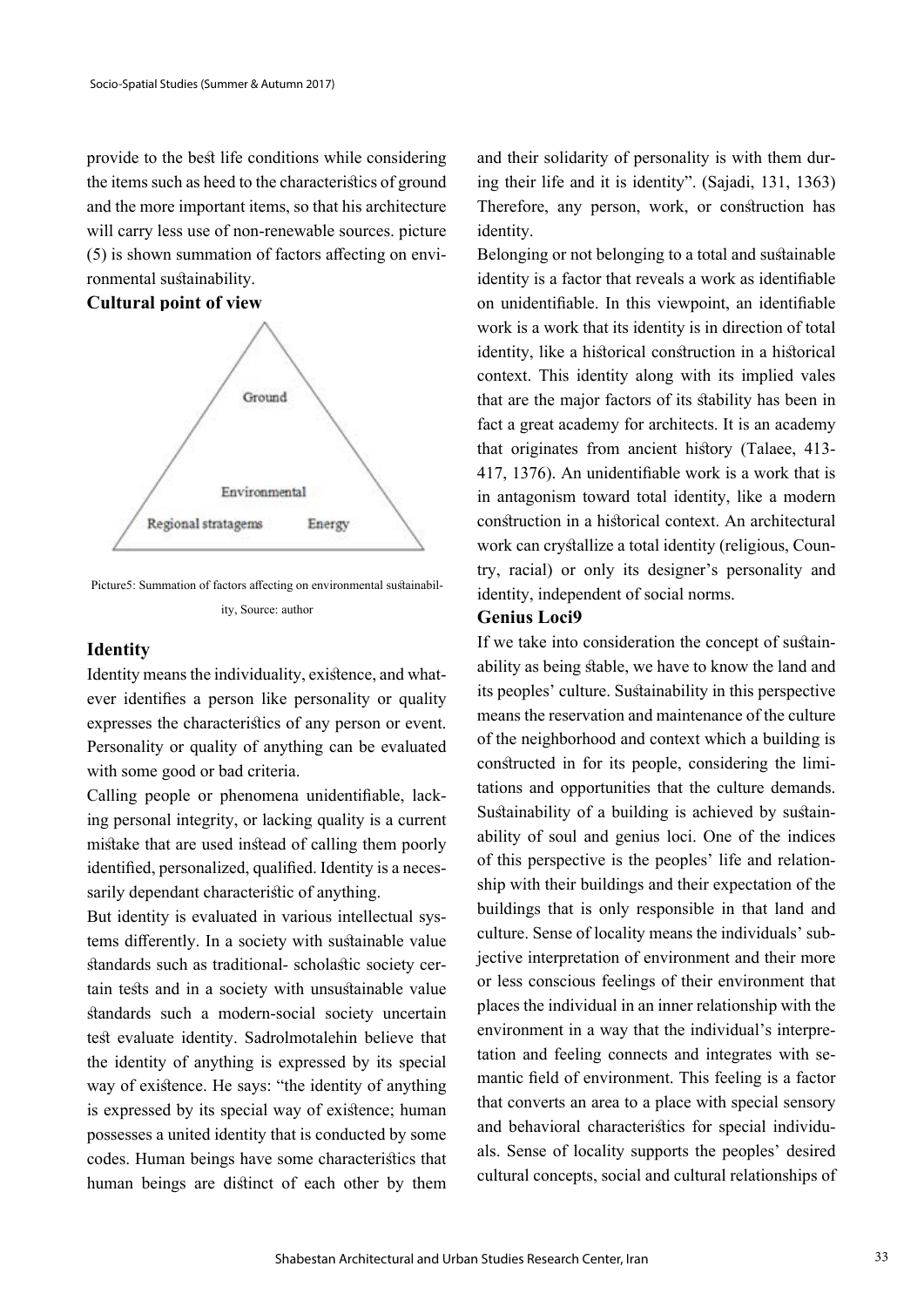the society in a place, reminds last experiences and makes achievement to individuality possible as well as producing comfortably in an environment Norberg Schulz , adapting Hideger ideas about the existential essence of residence, regards inhabiting as the purpose of architecture and believes that human being inhabits when he can conform to the environment and become coherent with it. Therefore, inhabitation is nothing more than sanctuary and indicates the areas that life appears in a real concept of the word in them (Hale, 2000,48-51). Norberg comprehend residence in this way:

1.Visiting other people with the intention of exchanging goods, thoughts and feelings meaning trying life as arena of various possibilities.

2.Agreement with other people, meaning acceptance of a collection of common values

3.Attainment of existence by means of minor universal selection process which is of one's own.

"Totally, lack of things and places will result in losing the universe. Modern human being is losing the universe, and his identity as well as he is losing his social understanding and association. Existence will become senseless and human being will become homeless, because he doesn't belong to integrity with sense. Also he becomes indifferent, because he has no motivation to support and improve the universe" (Norberg- Schulz 2000).

Therefore, we can infer that human's mind is has the specification that after remembering some memories, creates sense of locality in his mind, and then if he feels other skeletal signs and symbols of the memories somewhere (ex: a country), sense of locality will be inculcated to him. picture (6) is shown human's Reciprocal socialized Relationship with Sense of Lo-



Picture6: Human's Reciprocal socialized Relationship with Sense of Locality

Source: author

#### cality.

Circumstances and levels from Shamai's perspective are classified as follow:

- 1- Indifference to location
- 2- Awareness of being placed in a location
- 3- Belonging to location
- 4- Affection to location
- 5- Integration with aims
- 6- Presence in location

7- Self- Sacrifice for location (Shamai, 1991,347-351)

Therefore, knowledge of the user's sense of local-

ity, signs, and indigenous patterns can guarantee the sustainability of value in architecture.

 Because as a region has its sunlight and material and through watching the white walls of Boushehr we understand that construction belongs to south of Iran, or through watching 4-row houses we recognize that the building belongs to Zavvareh not Kashan, signs and patterns such as introversion, maintenance of superintendence, and allocation of the largest and most splendid area of house (5-door) to the guest, etc shows sense of belonging and dependence to location and culture.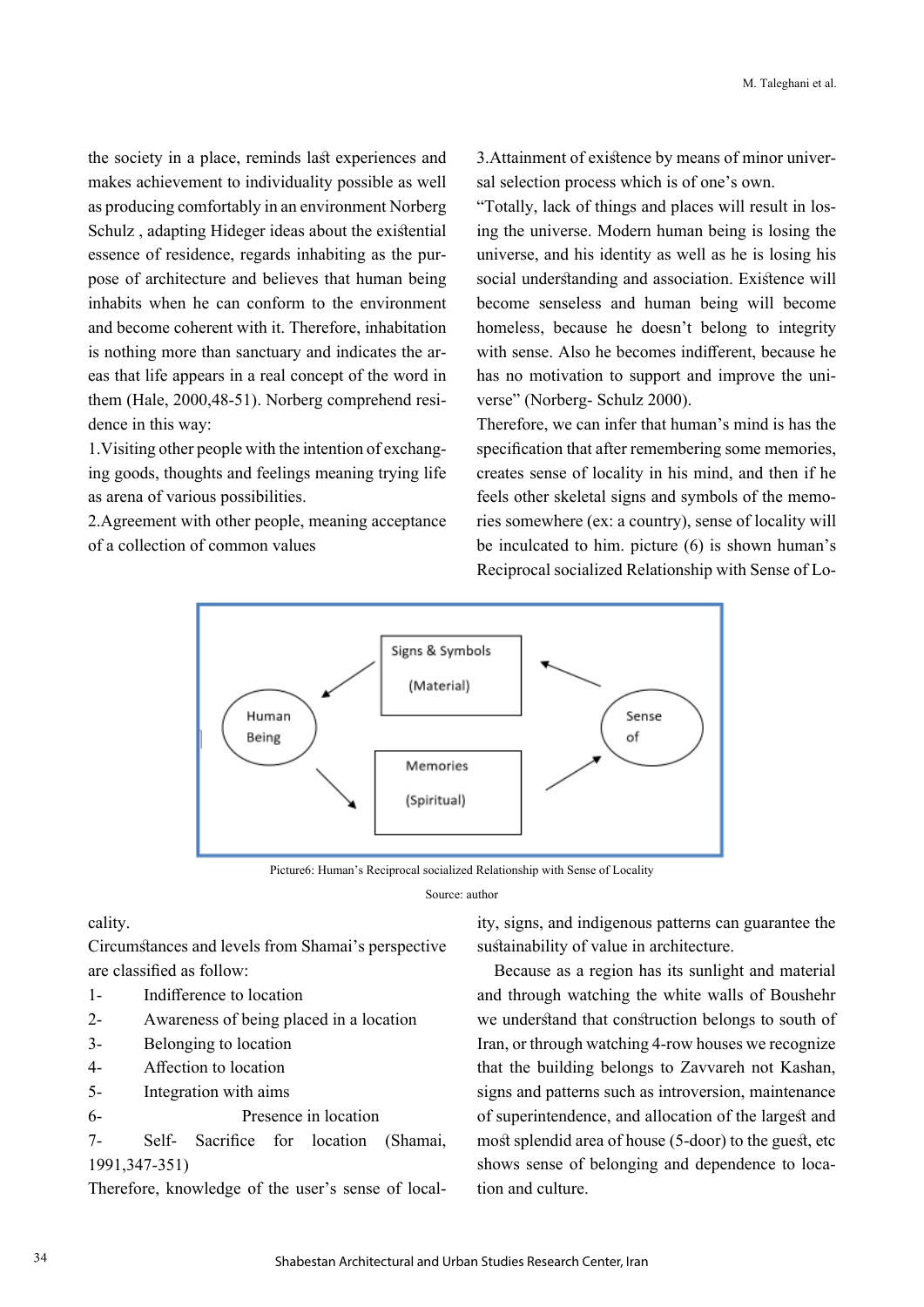. As nature if vulnerable to little interference (ex: although Co2 gasses have not been used for some years, the hole in the ozone layer is expanding) culture also seems to descend by rough factors.

When a building is placed in a valuable construction, it sends a message to the addressed person, and if this building is placed in an untouched jungle, it will send another message. Now the issue of limit and measure is proposed. This common word that is used in conversation is suggested in architecture by mentioning an example: consider one block of residential buildings of Ekbatan Township and a cottage placed on the top of a mountain. The block located in the township is bigger than the small cottage, but it affection on a person is less than the cottage. The indifference and senselessness is felt now. Of course, this problem is proposed for valuable constructions, because it is not possible to expect and building to send a message and to be considered an icon in metropolises. This is the crisis which we face with today. In any alleys of Tehran, each building is tried to expand in height and be separated and display its organ to the adjacent construction. But it is possible to build a house based on its resident's demand so that it will have a message for him/her. In the past no house used items in the outside wall which separated them from each other and principally they didn't open to outdoors, but house was considered as an individual's inner world that after daily struggle, provide a shelter and habitation for him and its precincts provided inner and outer part for it. Ancient Greeks considered Delphi as the center of the world, the Romans called their metropolis "Rome" the center the top of the world, and the construction of Kaaba in Mecca is yet considered as the center of Islam World as the past times.

"Each ethnic that has created architecture, has transformed its special characteristics such as language, clothes, and public culture. Before the disintegration of cultural boundaries in last century, there were separated local figures and details in architecture, and the buildings of any site were considered as Children of the beautiful engagement between people's imagination and the needs of the land." (Norberg Schulz, 1984)

## **Outer and Inner Skelton- Precincts**

Like other arts, techniques, and human productions, architecture, in addition to its apparent skeleton, possesses also thoroughbred spiritual aspect that is designed to response human's needs such as spiritual and material (in harmony with his spiritual aspect). It means that a building possesses a skeleton whose soul is the manifestation of culture and worldview of society. The word "architecture" in Iranian thought which has always been based on the relationship between human and what lies beyond nature, possesses a meaning higher and a concept more spiritual than idiomatic and common meaning.

 Late Dehkhoda described the meaning of "architect" as: construction supervisor, of construction science who instructs master bricklayer, master of bricklayers, elder of bricklayers, extremely constructive, and who constructs, elevates, and improves. (Dehkhoda, 1377, 14j, 21148s). Schulz narrates Kevin Linch11 that he said, "Each pleasant environmental image present to whom understands it a greatly important sense of lack of stress so that he will be placed in the opposite point of the fear which comes to his heart because of his unawareness of the situation." (Norberg- Schulz 1984)

From Hideger's perspective, consideration to sustainability in visage and morphology and then the bricklayer's honest and inner performance are important. He states, "Frontier (outer visage) is not only a thing in which something stops progress but also, as the Greeks believed, is a thing in which progress advents12. (Norberg- Schulz, 1984) but traditional architecture consider the frontier beyond Hideger's idea and calls it territory of precincts. Human as the most social living creature needs to have precincts and territory, and long ago from the major level (gate of country, city, and neighborhood) to the minor places of life of these precincts is observed. Lack of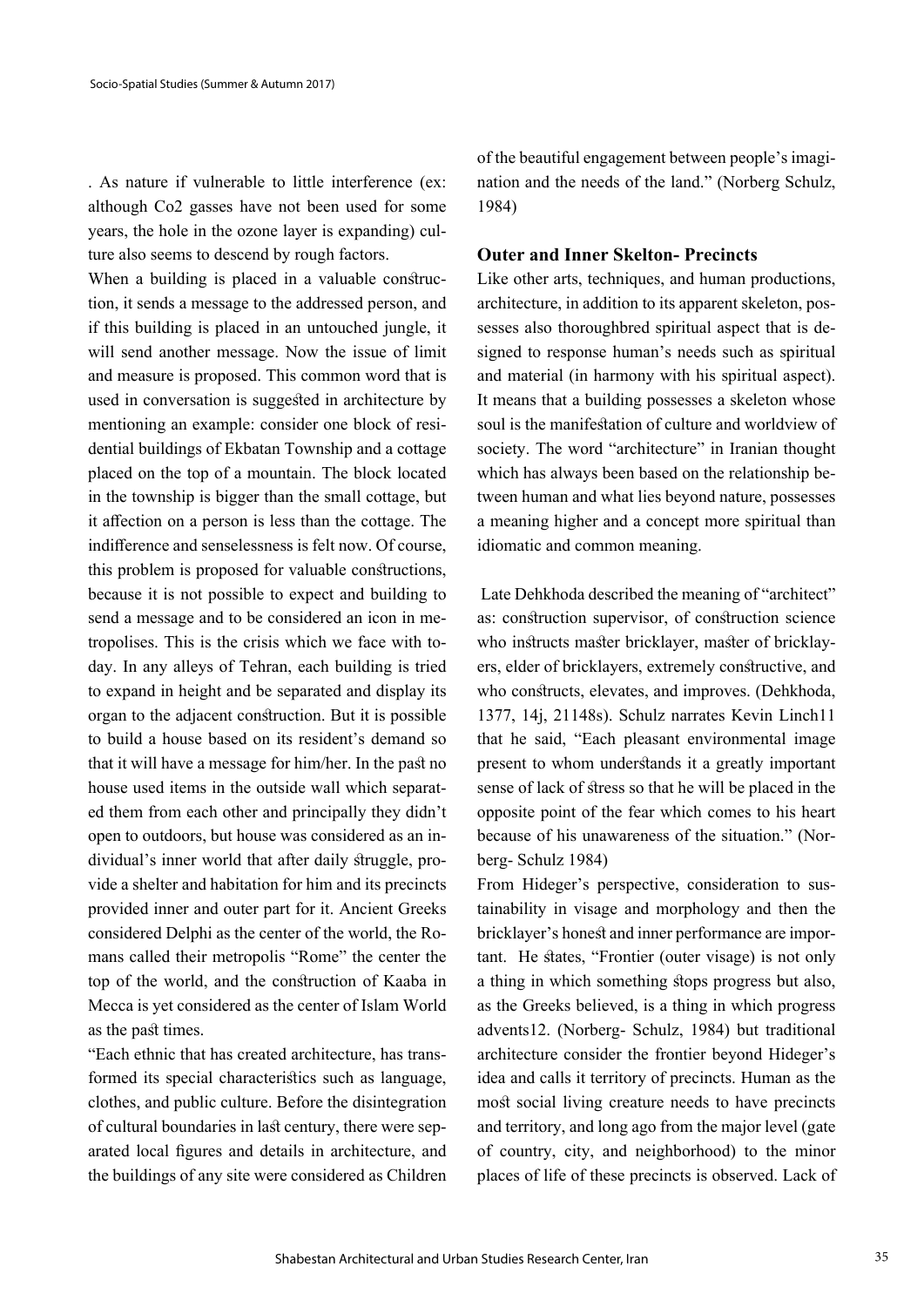this characteristic, honestly, has caused much of the chaos and abnormality of the past. Existence of territory whether private, semi-private, or public shows the wealthy culture and responsibility to human's inner needs and wishes, as in homes the limits such as completely private or familial precincts. Guests' pre-



Picture 7: Levels & territories of kinship with them Source: Haghighat Naeini & Ashrafi, 1376,311

cincts, neighbors' precincts and strangers' precincts are also separable. picture (7) is shown levels & territories of kinship with them.

Finally, sustainability from cultural perspective also

considers design that must take into consideration establishing identity and sense of the location, and skeletal territories which build frontiers of an architectural work must be able to reveal in the ground of



Picture8: Summation of Factors Effective on cultural & Value Sustainability. Source: author

human environment. Picture (8) is shown summation of Factors Effective on cultural & Value Sustainability.

## **Technical Approach**

Since Stone Henge's13 time or when we possessed traditional observatories, architectures werefamiliar with technical and vocational aspects. It is not possible to consider technology separated from the culture and soul of an architectural work. Technical approach in field of sustainability is related to vocational innovations of finding solutions for modern problems. The study of architectures' role in finding numerous solutions for different types of designs guarantees that we can expect architectures to provide various solutions for problems.

The purpose of providing solutions for applying social and economic tools and physical science is to analyze the situation and to discover perfect solu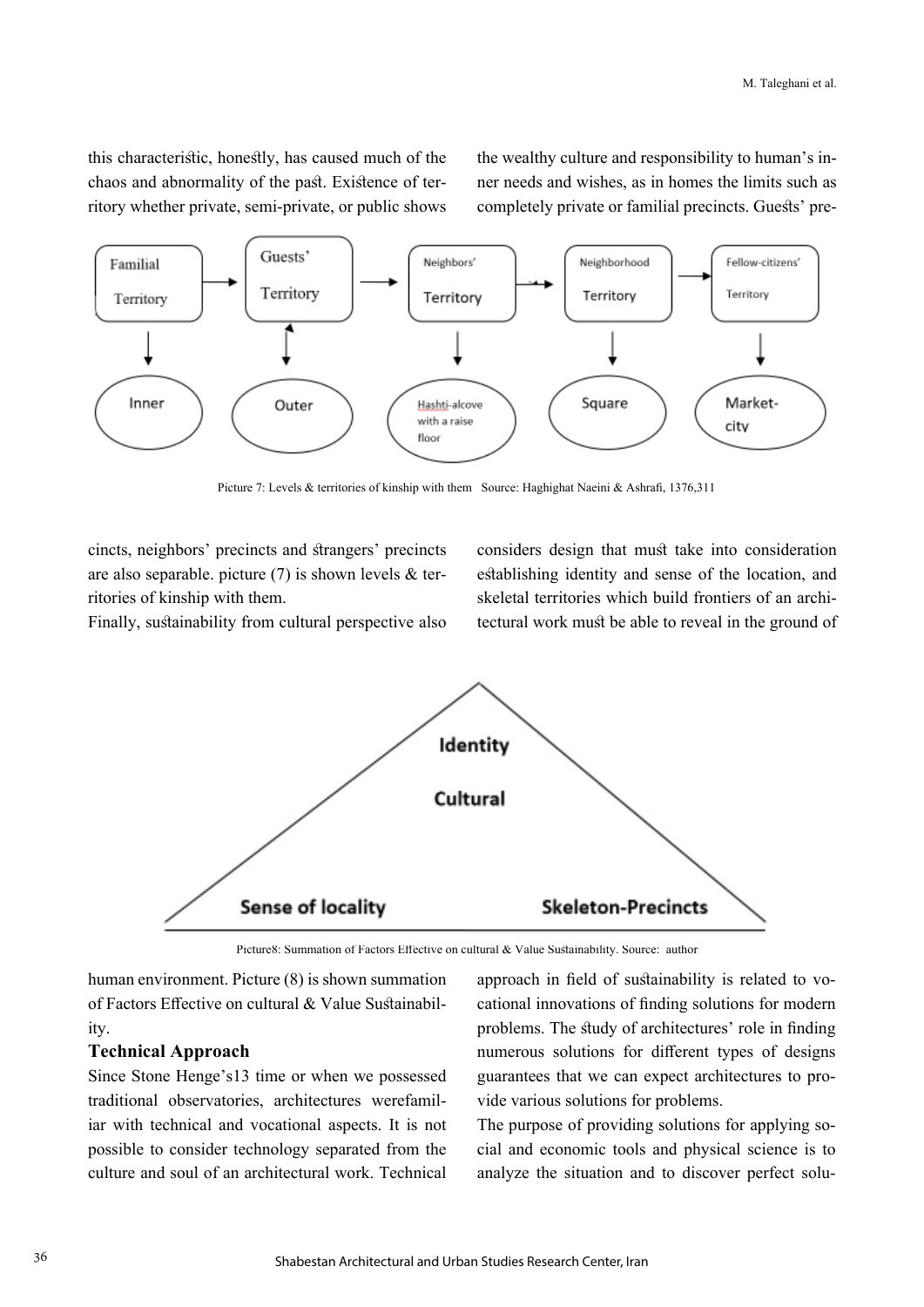tions. However, providing and using solutions and tools will not be possible simply. Technical approach considers measurable issues and environmental facts that include air, degree of sound and light, usable recourses, etc that are materially measurable. Then, the key point of architect's knowledge and self-reliance is based on programming, functionality of materials, and optimum constructional system. The aesthetic aspect of this pattern can be the use of contemporary materials of architecture such as intelligent windows14 modifying light, rustproof metals, aluminum panels (which are light and long longevity), etc. Passive and active solar energy15such as double-shelled walls and roofs (that the air between the doubleshelled is used as insulating material), photo voltaic cells16 and intelligent shadow creators are now converted to the common concent of sustainable architecture all over the world.

## **Natural and artificial Ecological Factors**

 It is possible to define ecology as a relation and order between living creatures and their environment in a connected system. Each element establishing ecological system (which can be considered as an ordered system alone) must be studied with its background and environment.In case of awareness and knowledge about order of natural environment and it's forming elements on the one hand and also artificial elements of the environment on the other hand and creation of logical relation between them in programming, design and construction of area of living, We definitely will achieve more desirable qualities, more regular environment, and more durable life in the environment. Picture (9) is shown eco-



Picture 9: Ecological factors effective on formation of traditional architecture. Source: Qaffari, 194, 1997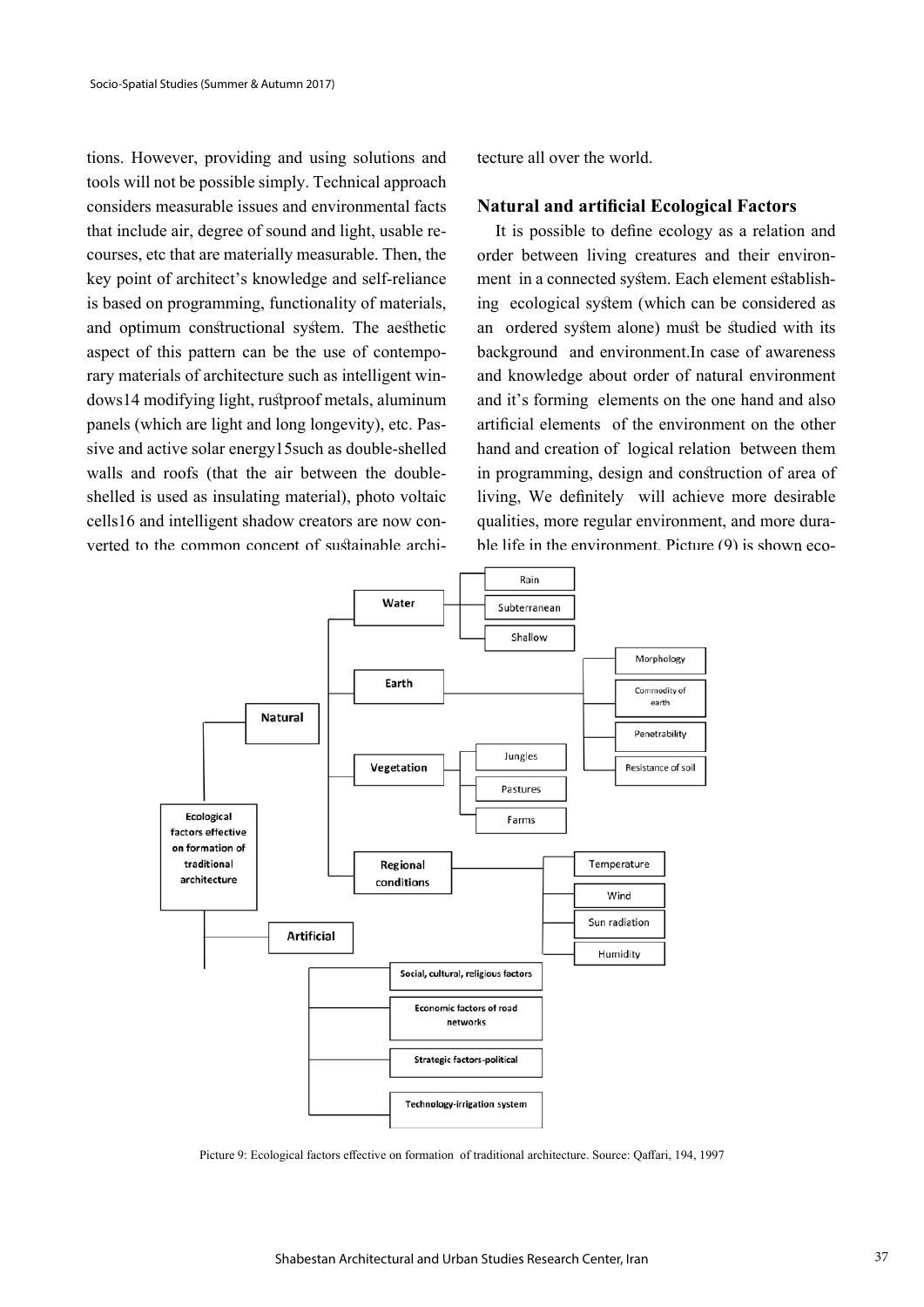logical factors effective on formation of traditional architecture.

Actually, architect's art is to distinguish optimum procedure for bricklayer's design (including house and factory) and apply them.

 Is technology can make any bricklayer proficient for any region; it will result in sustainability of architecture. For expansion and progress of architecture, architectures of various nationalities have been already applied in various countries whose unfamiliarity with the ground of project causes problems for globalization of designing.

 However, rules of construction work are at least suitable reference for optimum designing. In this field management of project that can be done by, indigenous architects help to solve the problem. One of the problems disturbing universal society is the problem of pollution caused by waste17 that presentation of suggestive solutions can be technically useful. Each year in Europe more that 1 .6 billions of tones of wastage is produced that 22 billions of it are considered as dangerous wastage. About 25% of this amount belongs to industries of production of constructional materials and civic development that this amount is attentive to us (architects). Europe union recommends designers of management of wastage and reduction of waste materials by 3 points:

1-Production of less wastage, which is resulted in strong designing.

2- Use of wastage of materials as a source for the production on new materials

3-Design for the use of wastage materials in usable parts of the construction.

However, recycle, in field of energy has some advantages

3-1-reservation of natural sources

3-2- Reservation of energy in direction to production 3-3-Reduction of pollution caused by production process

4-Possibility of production of materials by the energy of wastages

But a certain recycle will be done when the verb recycle is more advantageous than reproduction. For example in industries such as paper, we have a certain method all over the world, but in the majority of industries this technology is not available, But recycle is not always limited to materials , but also the bricklayer's structure and even a civic construction can be the basis of second design. In history, we have witnessed many cities, which after years of natural disasters, their foundation and beyond structure were designed again. The foundation of Sassanian fire temple was also a base of Islamic period mosques, Destruction should always be considered as the final

| Effects        | Reuse                   | Production         | Transportation               | Brick making            | Extraction        |
|----------------|-------------------------|--------------------|------------------------------|-------------------------|-------------------|
|                |                         | <b>Site</b>        |                              |                         |                   |
|                |                         |                    |                              |                         |                   |
| -determination | - Earth occupation for  | Consumption of en- | -Use of Nonre-               | -- Air pollution        | - Harvest of      |
| of local land  | recycling               | ergy for furnace   | newable energy               | - seepage in subter-    | agricultural soil |
| sources        | -Study of recycle of    | -Sound pollution   | -Production of               | ranean water            | - Effect on ecol- |
| - Increase of  | brick                   | -- Air pollution   | Co <sub>2</sub> in direction | -Possibility of produc- | ogy               |
| Knowledge      | -Mill of brick waste    |                    | of location                  | tion                    | - Use of Nonre-   |
| about Recycle  | and conversion to crude |                    |                              | of improper bricks      | newable energy    |
|                | material of brick       |                    |                              | -Use of Nonrenew-       | - Occupation of   |
|                |                         |                    |                              | able energy             | earth for waste   |
|                |                         |                    |                              |                         |                   |
|                |                         |                    |                              |                         |                   |

Table 1: The process of recovery of primary material till recycle of a brick Source: Edwards, 1999,142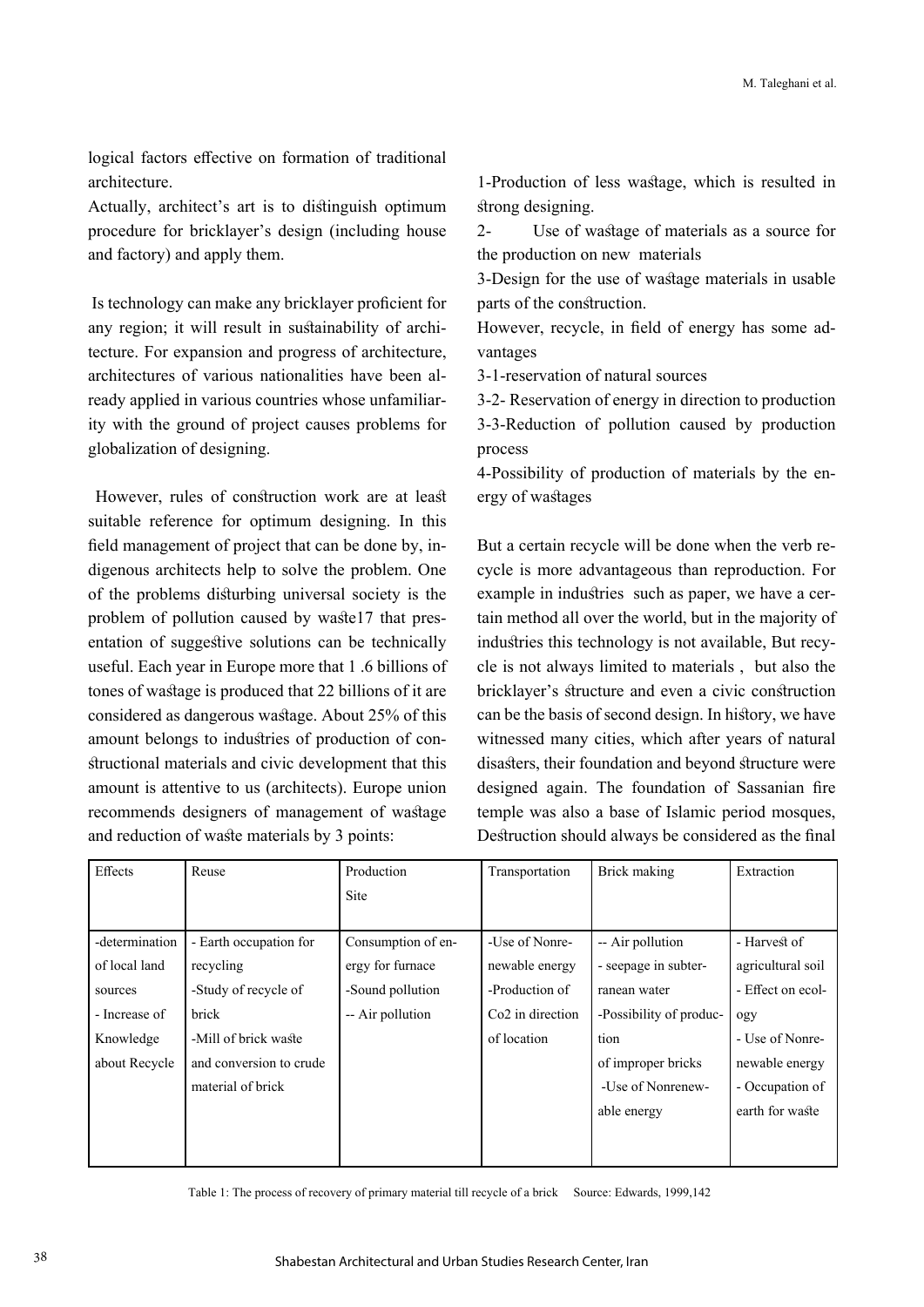solution. Table (1) is shown the process of recovery of primary material till recycle of a brick.

When recycle is possible, planting freshness and accordance to environment should be considered. For example: in hot and dry territory, thickness of walls encourages us to use passive system, also the skylights and traditional ventilation present ideas of beauty for designing. Therefore the methods of application of energy and materials have a direct relation with each other. Totally, the purposes of sustainable designing in framework of sustainable development, emphasizes on simultaneous reservation of natural environment and man-made environment. In accordance with ideologists' opinions, we can wholly intro-



Picture 10: Summation of factors effective on Technical sustainability.Source: author

duce the following 3 principles as trilogy principles of sustainable designing from technical viewpoint:

**First principle:** Giving priority to recycle of buildings, places, infrastructures, and available network of thoroughfares by their adaptation with new conditions and needs. Actually, in sustainable civic designing, it is specially emphasized on reservation and improvement of buildings and civic structures.

**Second principle:** Sustainable designing is concerned about reservation of natural resources, natural view of earth and wildlife. Therefore any kind of new constructional material has to be produced of sustainable resources such as wood which is the result of correct forestry.

**Third principle:** Sustainable civic designing in expansion of civic regions (such as constructionof cities and new neighborhoods) is concerned about reduction of the rate of consumption of energy(Golkar, 43- 1379,52). This purpose is followed-through correct civic framework, proper constructional specimens, suitable spatial distribution of functions, and use of optimum compression. In other words, saving energy i possible through creation of nearer relationship between various kinds of usages and also through controlling the design of constructions about efficiency of energy consumption(Owens, 1991) picture (10) is shown summation of factors effective on Technical sustainability.

**Common Ideas:** From Rodrik J.Larense's perspective, the meaning of sustainability is reservation of a situation in which life conditions are moderate and desirable. He also defines sustainability as ability of suffering unexpected and unpleasant problems. He considers indigenous buildings as the identity of civi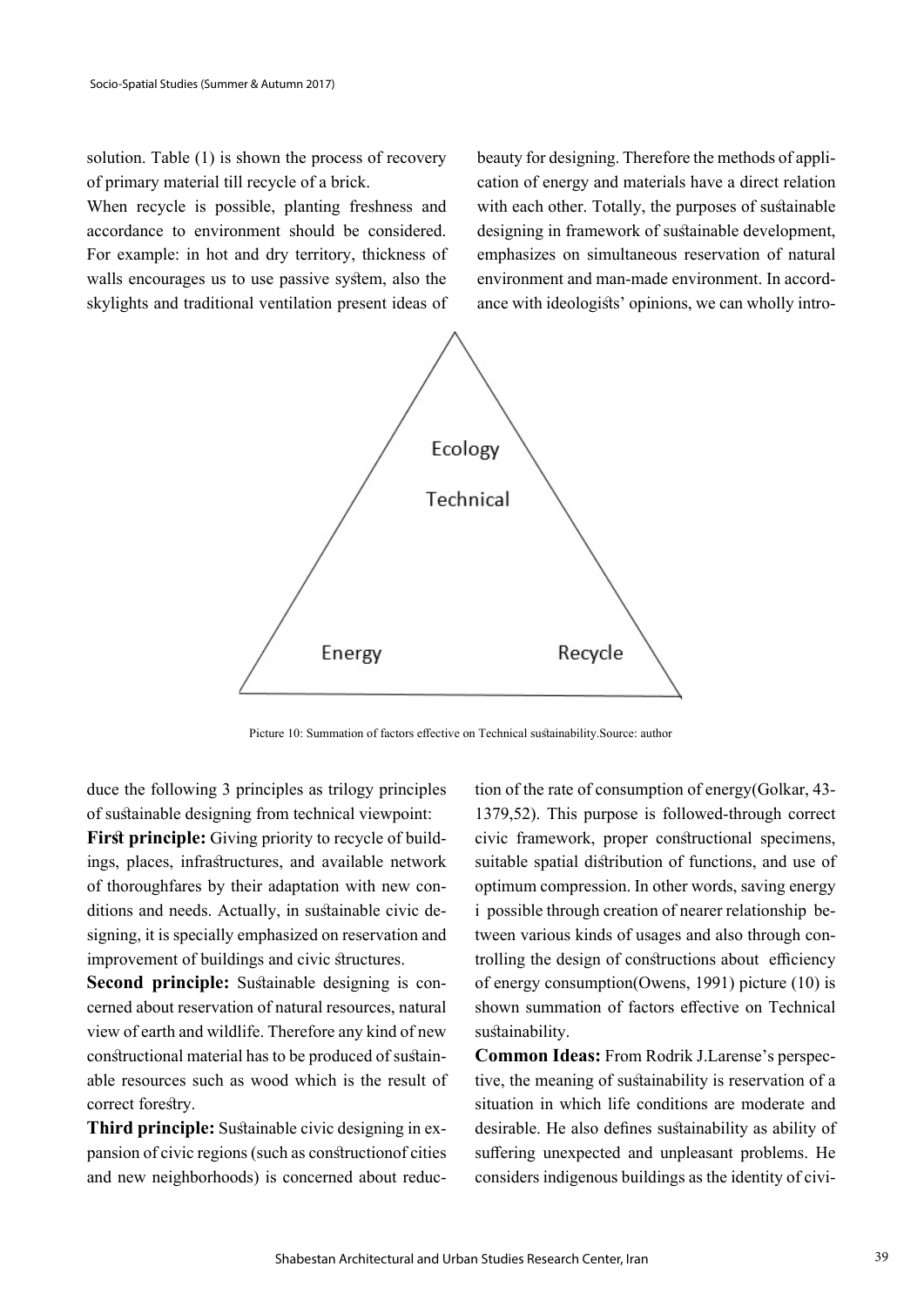lization of any society and considers it necessary to study these buildings to recognize the primary principles for making modern buildings sustainable.

To continue, he takes human ecology into consideration for compilation of sustainability principles. The word "ecology" emerges from two Greek words Oikos & Locos meaning "science of residence". Today "ecology" refers to a knowledge concerning the conditions of human's life in his relationship with his surrounding environment. But since last century to now, this word has got other interpretations. One

of them is the word "human ecology" that studies the dynamic relationship among human societies and physical, yard, and environmental indices of the living environment of these societies. Human ecology perspective makes necessary the study of indigenous buildings and archaic human living environments for finding principles of sustainability which are useful in that territory. Therefore, this perspective regards the study of successful specimen in a society as the mystery of permanence of the same land (Lawrence, 2006, 116). In the following diagram, the factors of establishment of a sustainable environment are sum-



mated. Picture (11) is shown a diagram from human ecology.

Cristopher Alexander also tries to introduce a quality lacking time and place. This quality seems to be related to our discussion about sustainability. The quality which Alexander speaks about, has 6 specifications: 1- to be alive 2- to be consistent 3- to be comfortable 4- to be free 5- to be complete 6- not to be sensual.

These 6 specifications in his opinion cause permanence and immortality of a work (Alexander, 1386, 25-23)

Alexander's idea about immortal quality is extremely relevant to the discussion about sustainability in this article. But it is not complete alone. It is like the discussion about human ecology that is Lawrence's intention about sustainability in human societies that has attached less importance and is more concerned from environmental and living view.

Finally, filling the vacuum of any theory, we can consider Author's pattern which is comprehensive of the factors relevant to sustainability from 3 viewpoints: Environmental, Cultural, and Value. Picture (12) is shown presentation of final pattern of sustainability.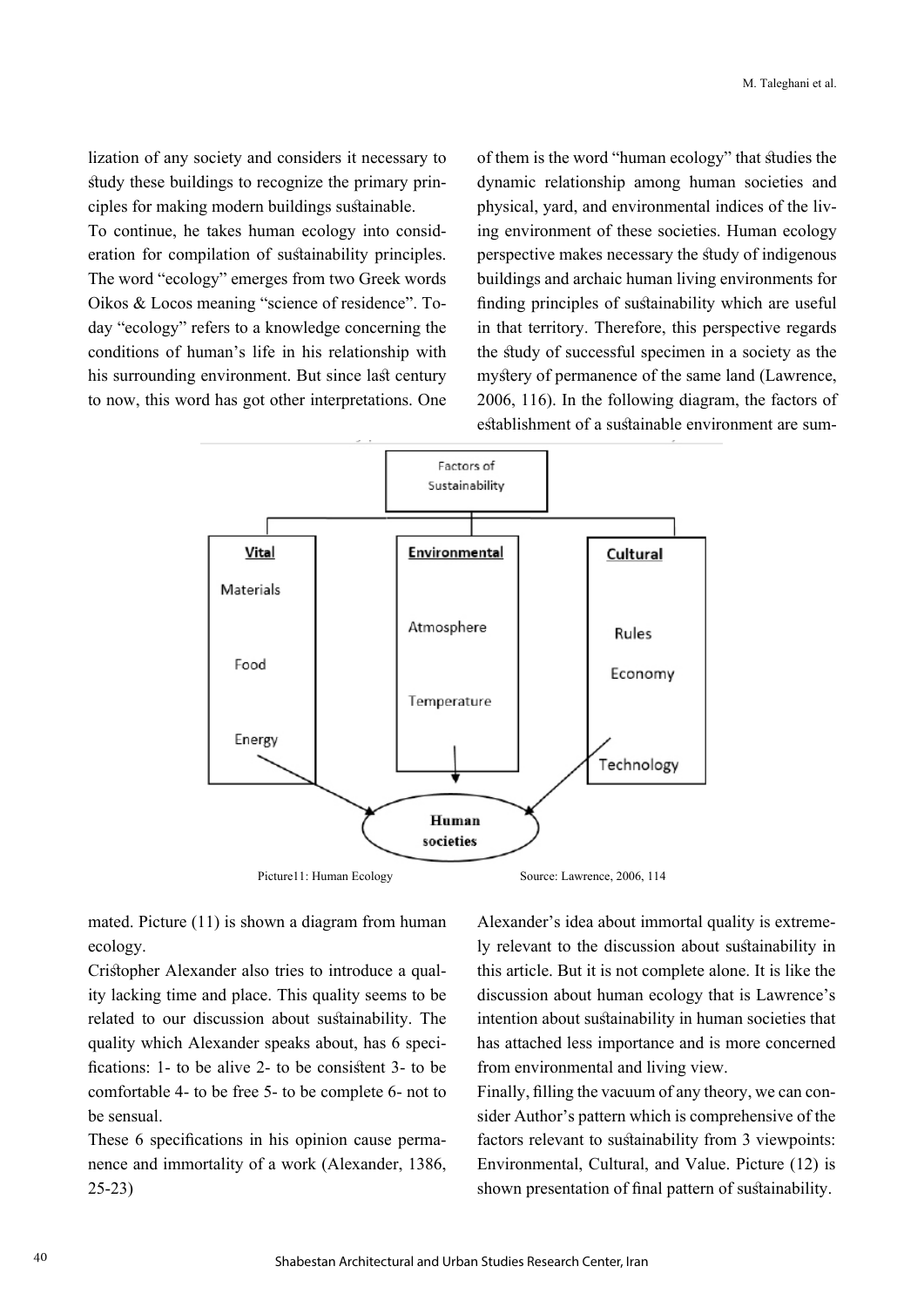

Picture12: Presentation of final pattern of sustainability Source: author

For better interpretation of Author's pattern and its main items, identity, level of adventure of the factors, domain of specialty and performance of them in the world of architecture are briefly Considered

| Specification<br>View point | Level of Advent | Essence of<br>Manifestation | Specialty domain of<br>performance   | Esthetic aspect                              |
|-----------------------------|-----------------|-----------------------------|--------------------------------------|----------------------------------------------|
| Environmental               | Ground of work  | Outer                       | View & psychology<br>of environment  | Environment safety                           |
| Cultural                    | Regional        | Inner-Outer                 | Theoretical bases of<br>Architecture | Reservation and<br>application of<br>symbols |
| Technical                   | The work itself | Inner                       | Technology of<br>Architecture        | Application of<br>modern science             |

Table 2: Summation of introduced specifications of viewpoints of sustainability pattern Source: author

in table (2) and finally refers to the esthetic aspect of them:

## **Case study; New Shoushtar Residential complex**

Now we introduce case study of architectural design and urbanization which is relevant to the introduced pattern. In this study we consider that existence or lack of each of the minor factors mentioned in the pattern of sustainability pattern how guarantee the permanence of sustainability of design (or its nonexistence).New Shoushtar Township, beside the ancient town of shoushtar, was designed about 3 decades ago before the revolution and its construction lasted till several years after revolution. The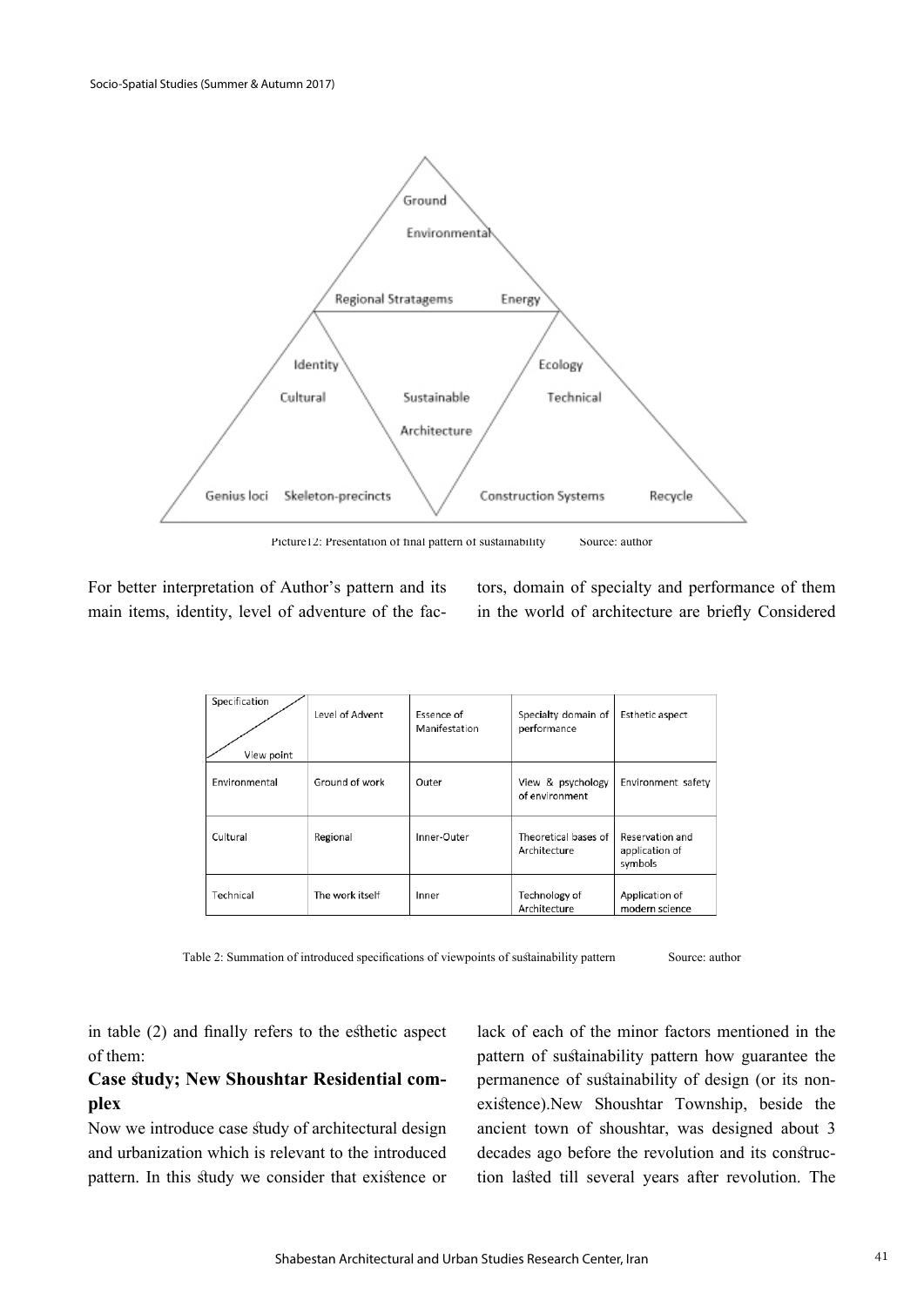major performance of this township was to resettle the workers of Cultivating and Industry Company of Karoon and to design their required site and service performances. To design this township, it was tried

to observe the patterns of Shoushtar and Dezfoul. pictures (13) and (14) are shown Detailed design of New Shoushtar and 1st phase of the system and in underneath, there is table (3) that show major decora-



Picture 13 &14: Detailed design of New Shoushtar (right) & 1st phase of the system (lift). Source: Diba &Javaherian, 2006

| Band romi       | Zolfe aroos serzi bala | Darcal     |  |
|-----------------|------------------------|------------|--|
| Hasht charculeh | Taffah                 | Khaar mahi |  |
| Parakandeh      | Panjdaneh              | Kelidi     |  |

Table3: 9 major decorative brick designs in ancient Shoushtar and some of its subsets Source: mashhoudi, 1997

tive brick designs in ancient Shoushtar and some of its subsets.

The thoroughfare of each neighborhood is called by special Iranian names or names of performance, for example thoroughfare of bathroom are named by the name of Iranian literature characters such as "Shirin or Farhad". All the names are written on glazed tiles in turquoise blue which are considered as one of the enduring parts of shoushtar. In traditional cities, it is emphasized on the areas between the buildings and they create an organic and attractive area with proper thoroughfares. Also in new shoushtar the locations, passageways, and roadways are separated and it is tried not to bring automobile into the passageway as much as possible. (Haeri, 2007). Pictures (15) and



Pictures 15 & 16: on of the centers of neighbourhoods of the system (right) and the roofline of the system in 1986. Source: Diba & Javaherian, 1996, pages 97-10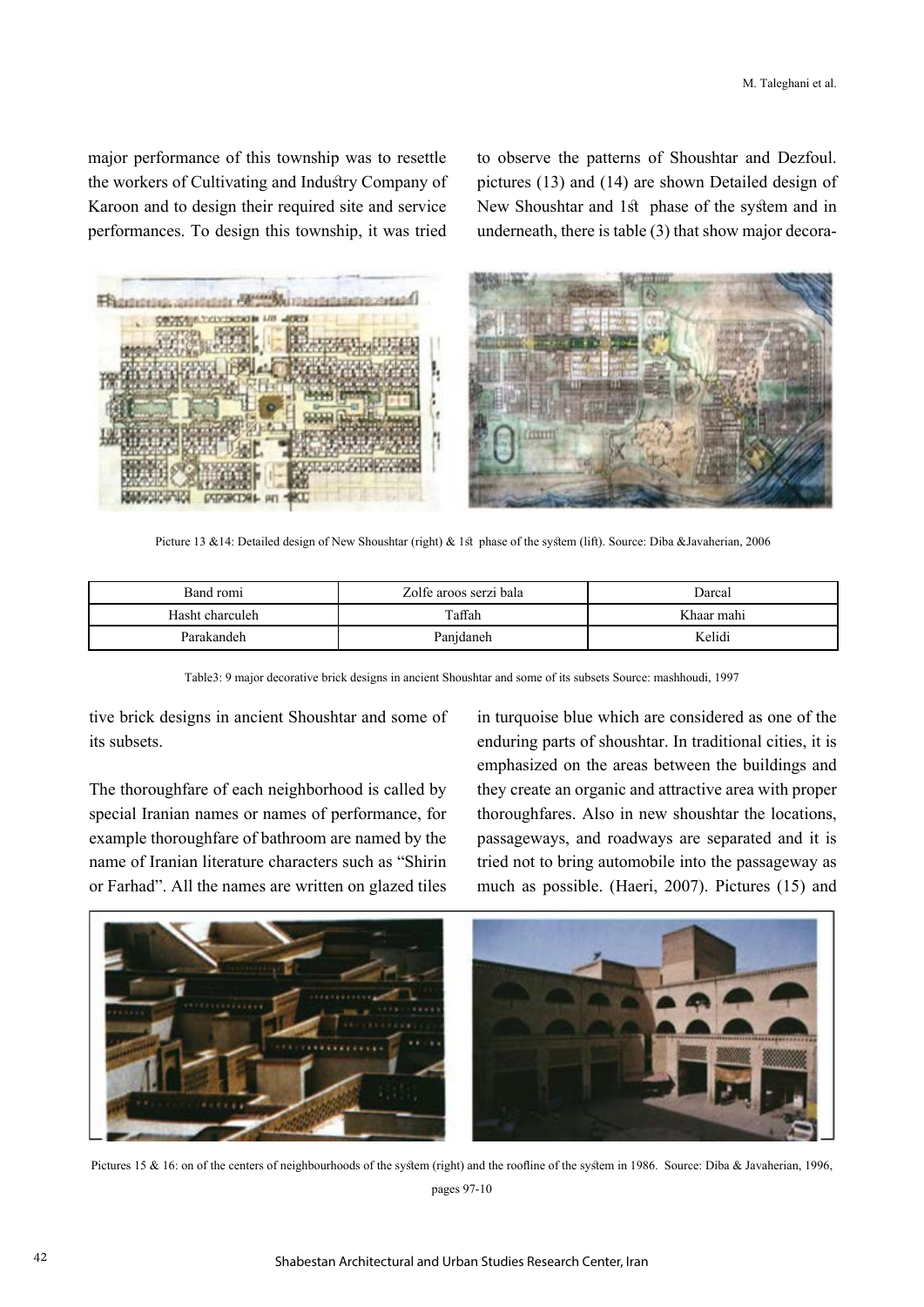(16) are shown on of the centers of neighbourhood and the roofline of the system in 1986.

The pattern of buildings of old construction of Shoushtar and Dezfoul is an introverted architecture. The sites are formed around the central yard, and during the seasons of the year, are used in consideration to the regional conditions. In residential architecture, a yard and a small parterre provides a proper view and landscape for the residents and wind cools the air making draft. In new Shoushtar slender thoroughfares are build in the eastern-western direction without tree, so that the residential units will be located in northern-southern direction and receive the desirable wind from north.

Creation of brick apertures in walls, edges of balconies, shelters and brick partitions in thoroughfares, makes it possible for the wind to pass and create draft. Residential houses are designed in 1&2- floor units, so that they will create shadow on the thoroughfares. Since the cooling system is predicted for the city in accordance with draft, the reservation of the apertures and openings of air passages is extremely important.

Now in the following table, we study and criticize bases of loyalty to various circumstances of sustainability (from Author's perspective) introduced in

| Environmental | Ground                      | Indigenous Motifs-floor topping                                                   |  |
|---------------|-----------------------------|-----------------------------------------------------------------------------------|--|
|               | Energy                      | Roofed passage ways-Brick holes for ventilation                                   |  |
|               | Regional Stratagem          |                                                                                   |  |
|               | Building a yard and a       |                                                                                   |  |
|               | small garden for each       |                                                                                   |  |
|               | building                    |                                                                                   |  |
| Cultural      | Identity                    | Brick partitions and internal portals and various civic sites, brick decorations, |  |
|               |                             | glazed tiles                                                                      |  |
| Genius loci   |                             | Formation of residential units around market (linear form) –naming the thorough-  |  |
|               |                             | fares by literary or performance characteristics                                  |  |
|               | Precincts                   |                                                                                   |  |
| Technical     | Ecology                     | Use of wind for ventilation- use of introverted pattern                           |  |
|               | <b>Construction Systems</b> | Brick porter walls- roof of steel beams web- plaster sealant of the walls         |  |
|               | Recycle                     | ۰                                                                                 |  |

Table 4: Study of characteristics of New shoushtar residential block by sustainability patterns

the suggested pattern. Table (4) is shown study of characteristics of New shoushtar residential block by sustainability patterns.

Source: authorIn this table, lack of stratagems for area of precincts and recycle are obviously seen. In ancient Shoushtar brick partitions were used for creating ventilation as well as they were set in a way that obstructed the passengers' view on the inner site of houses and the terrace. But this performance (which is considered as one of the mentioned factors of sustainability of building) has been used only as a decorative and has no essence that is in contradiction to habit of bigotry of Iranian people and the people had

to cover the holes themselves (that unfortunately was destructive for the view of the building). And now, because the holes were covered and the air became stagnant, the people had to use unit-air conditioners and because of lack of proper stratagems for installation of air conditioners, some of them destructed the façade of the building which had been awarded the present on behalf of Aghakhan. Pictures (17) and (18) are shown study of incorrect observation of indigenous patterns by the designer that caused the weakest organization by the residents.

On the other hand, it is necessary to mention that the designer was so successful to motivate sense of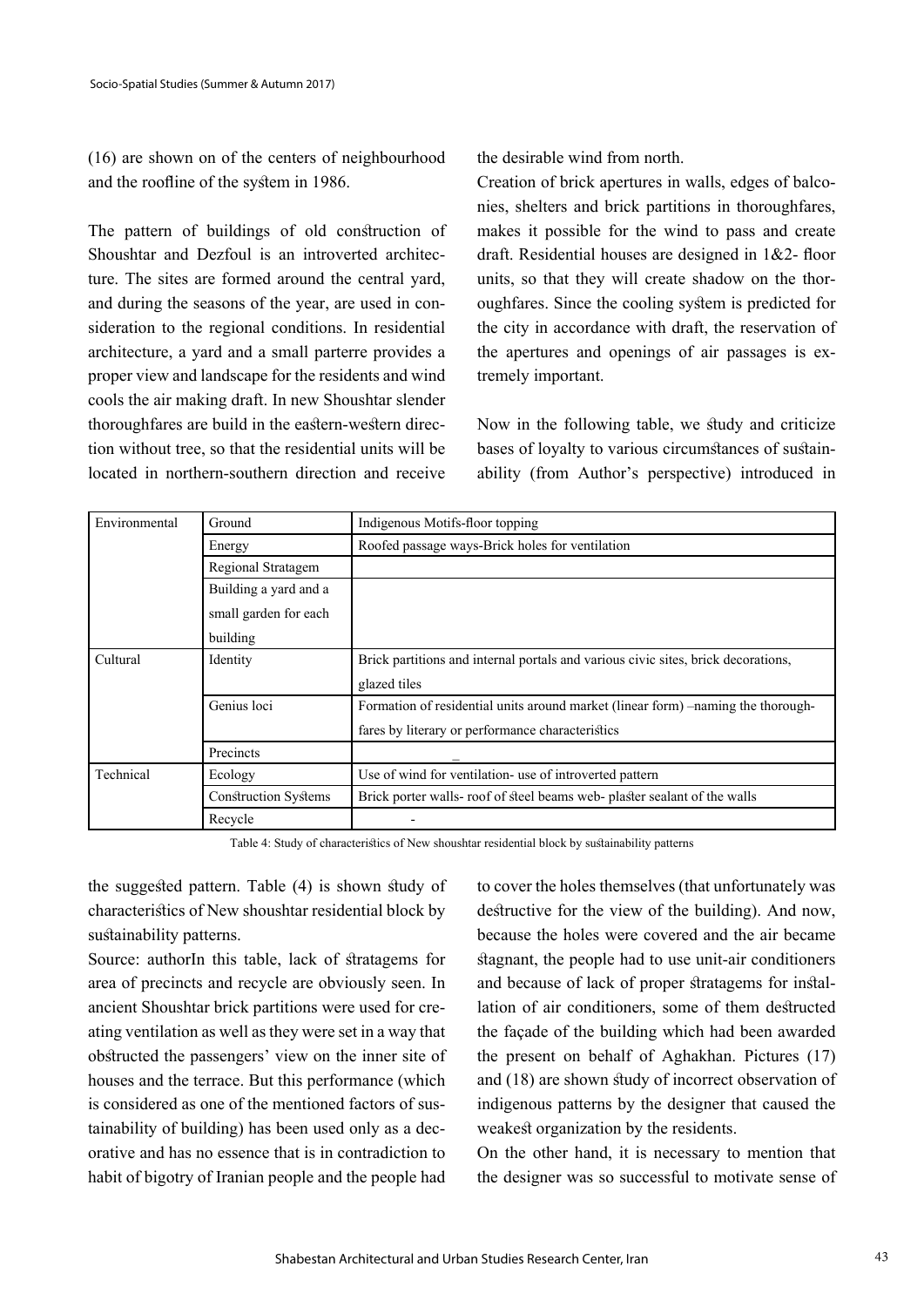

Pictures 17& 18: Study of incorrect observation of indigenous patterns by the designer that caused the weakest organization by the residents. Source: author

traditional location, that the resident thinks that this building is a historical work that has been enduring yet after many years.

#### **Conclusion**

In studying the factors of sustainability, we achieved the following suggested pattern that is a totality of all the points proposed in this article. In this pattern it is tried to take into consideration the issue of sustainability totally and without any premise about a special domain of realm of issues relevant to a work of architecture. Therefore, the most chief perspectives (environmental, cultural, and technical) were chosen for this pattern and related minor factors are described briefly:

In environmental category, the items attentive to characteristics of ground and more significant, stratagems which a region provides for optimum conditions of human's life should be taken into consideration by designer, so that his architecture will cause less use of non-renewable energies.

Sustainability from cultural viewpoint also considers a designing through which establishment of identity and sense of the location are thought, and skeletal territories which make the precincts of a work of architecture must be able to advent in the ground of human environment of the work.

• Technical index that has also a close kinship with environmental perspective, attracts our attention to ecology (natural & artificial) occurring in the ground of site and the issue that modern construction systems must have the least use of material and the most productivity, and modern perspective demands recycling.

Marginal Notes:

#### **References**

1-Bahreini, Seyyed Hassan & maknoun, Reza "Sustainable civic Development: since thought to action" Scientific Research quarterly of Ecology, University of Tehran Publications, No.

2-Christian Norberg Schulz,(1984), Genius Loci: Towards a phenomenology of, Architecture, Rizzoli

3-Christian Norberg Schulz,(2000), Architecture: Presence, Language, Place ,Skira

4-Christopher , Alexander.(1979), The Timeless Way of Building, Oxford university press, New York

5-Dehkhoda, Aliakbar. Dehkhoda Dictionary, Volume 14, University of Tehran, Tehran, 1998, pages 84-211

6-Diba. Kamran & Javaherian, Faryar, "New City of Shoushtar" Experiences of Creating New cities in Iran & the world" 1st volume, Publisheh by New Cities Development Company, Tehran, 2006, pages 97-109

7-Edwards, Brian (1999) Sustainable Architecture, 2nd edition, Architectural Press, Britain.

8-Golkar, Kourosh, "Designing a Sustainable City in the border cities of Salt Desert", Fine Arts Scientific- research publication, Tehran university, No. 8, 2000, pages, 43-52. 9-Haeri, Sanaz, "New shoushtar since past to Now" 2-month architect, No, 44, 2007, pages 26-28

10-Haghighat Naeini, Gholamreza & Ashrafi, Mahnaz, "The Study of Concepts & Values of Architecture & Urbanization in Old Context of Naein" Congress of history of architecture and urbanization in Iran, 4th volume, State Cultural Heritage Organization Publications (research in